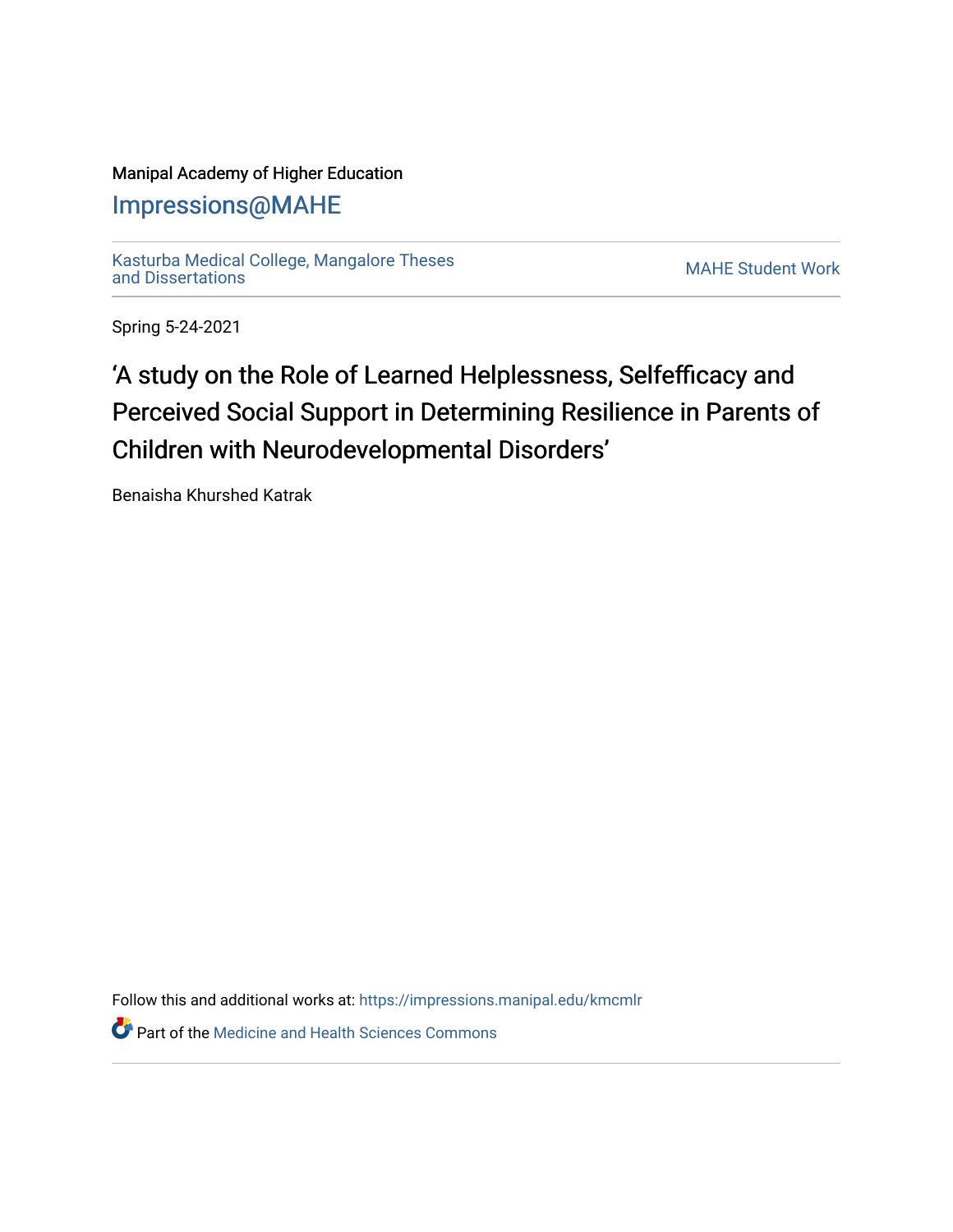## **A study on the role of learned helplessness, self-efficacy and perceived social support in determining resilience in parents of children with Neurodevelopmental Disorders.**

#### **Benaisha Khurshed Katrak & Dr Reshma N.S.**

#### **Abstract**

Parents who have children with neurodevelopmental disorders are known to face numerous stressors such as financial difficulties, physical burnout and mental strain. The caregiving process for these parents is so much more difficult as their children depend on them for the simplest of tasks such as bathing, feeding, walking, clothing themselves etc. In India, resources (e.g., special educators, inclusive schools, paediatric psychiatrists), that should cater to these parents is also lacking. The combination of the lack of resources, the stress of taking care of a child with special needs and the stigma attached to mental disorders, all contribute to an overwhelming parental distress. Numerous studies have been previously conducted that portray that, parents who have children with special needs are susceptible to experiencing depressive symptoms. However, there is a dearth of literature when it comes to studying the variable of learned helplessness (which is closely related to the development of depression) in this specific population. The purpose of this study is to assess the role of learned helplessness, perceived social support and self-efficacy in determining resilience in parents who have children with neurodevelopmental disorders. A purposive sampling technique was used during the data collection process to select 160 parents of special needs children from multiple centres for child development and inclusive schools in Mangalore as well as in Hyderabad. The following questionnaires were distributed among the participants to collect the data: Learned Helplessness Questionnaire (Quinless & McDermott-Nelson, 1988), Family Resilience Scale (Kaner & Bayrakli 2010), Parenting Sense of Competence Scale (Johnston & Mash, 1989) and the Multidimensional Scale of Perceived Social Support (MSPSS). The data of this study was analysed using Pearson's correlation, multiple regression analysis and mediation analysis. The results of the study reveal that the association between learned helplessness and the variables of resilience, social support and self-efficacy is negative. The results further show that there is a positive association between resilience, social support and self-efficacy. The analysis of multiple regression revealed that self-efficacy and social support are negative predictor variables of learned helplessness and positive predictor variables for resilience. Learned helplessness is revealed as a negative predictor variable for resilience. The results obtained